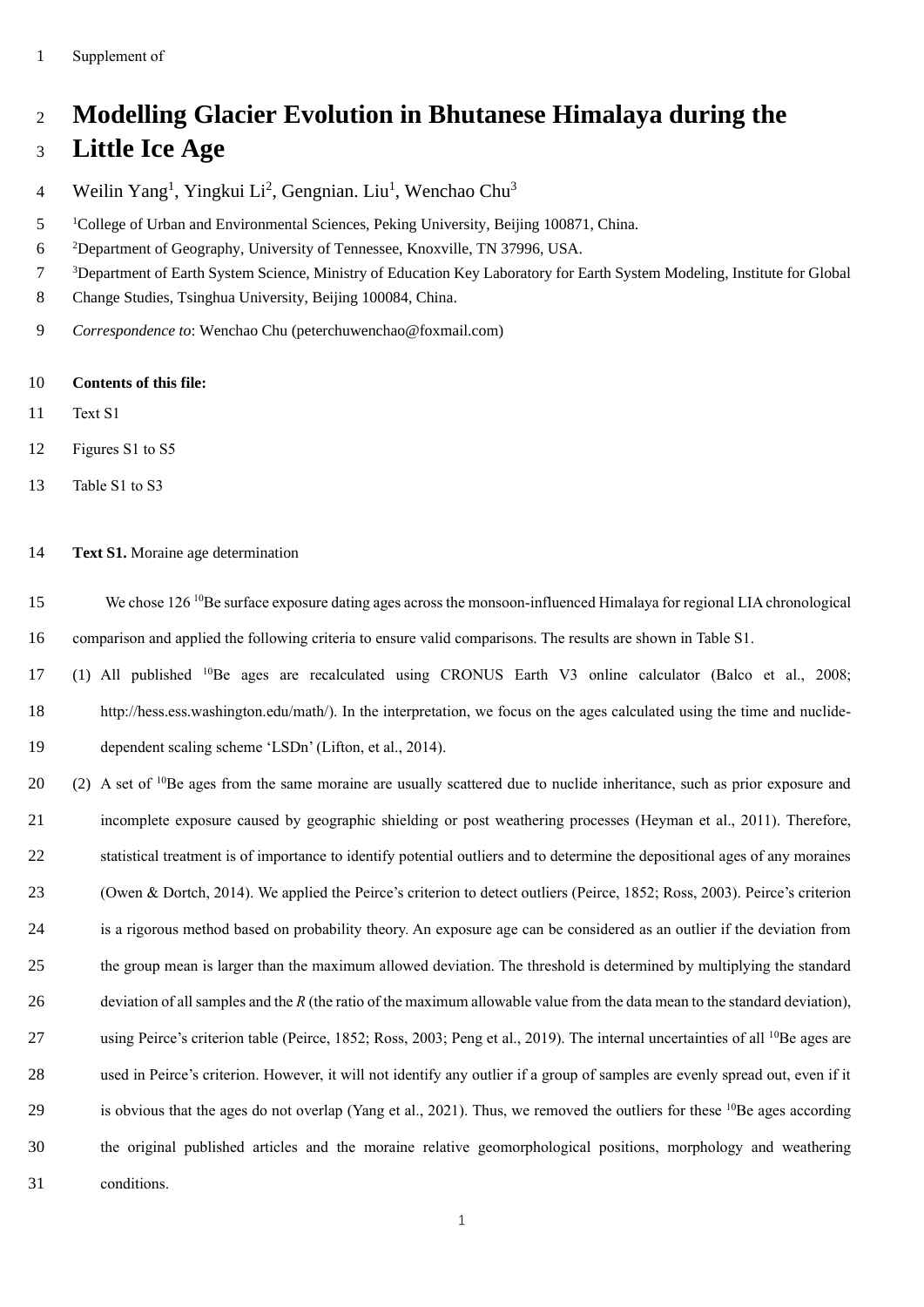- 32 (3) After removing outlier(s), the reduced  $\chi^2$  statistic ( $\chi^2$ <sub>R</sub>) was calculated to test if any remaining ages were scattered (Balco, 2011). If the  $\chi^2$ <sub>R</sub> is insignificant at the 95% confidence level (p>0.05), the scatter can be explained by measurement errors, 34 so the weighted mean was used for moraine age interpretation; if  $\chi^2$ <sub>R</sub> is statistically significant (P>0.05), the scatter is 35 likely caused by prior inheritance or incomplete exposure, thus a range of plausible ages is summarized for the moraine 36 (Chen et al., 2015; Li et al., 2016).
- 37



38

43

**Figure S1. Probability density plots of** 39 **<sup>10</sup>Be surface exposure ages with internal uncertainty for moraines (a) Cogarbu valley M1 and 40** (b) Shi Mo valley M1 in BH, and the reduced  $\chi^2$  statistic ( $\chi^2$ R) after removing outliers. The Gauss distribution of each age is plotted 41 **with the mean and standard deviation. The cumulative probability density function (PDF; grey shaded area) is created by summing**  42 **probability densities of all ages. These PDFs illustrate the cluster of the ages and potential outliers.**



44

45 **Figure S2. Interannual (a) summer temperature, (b) temperature, and (c) precipitation changes from 1000s to 1950s averaged over** 

46 **Bhutanese Himalaya. Glacier (d) length, (e) area, (f) volume, (h) ELA, and (i) SMB changes during LIA across the studied area,**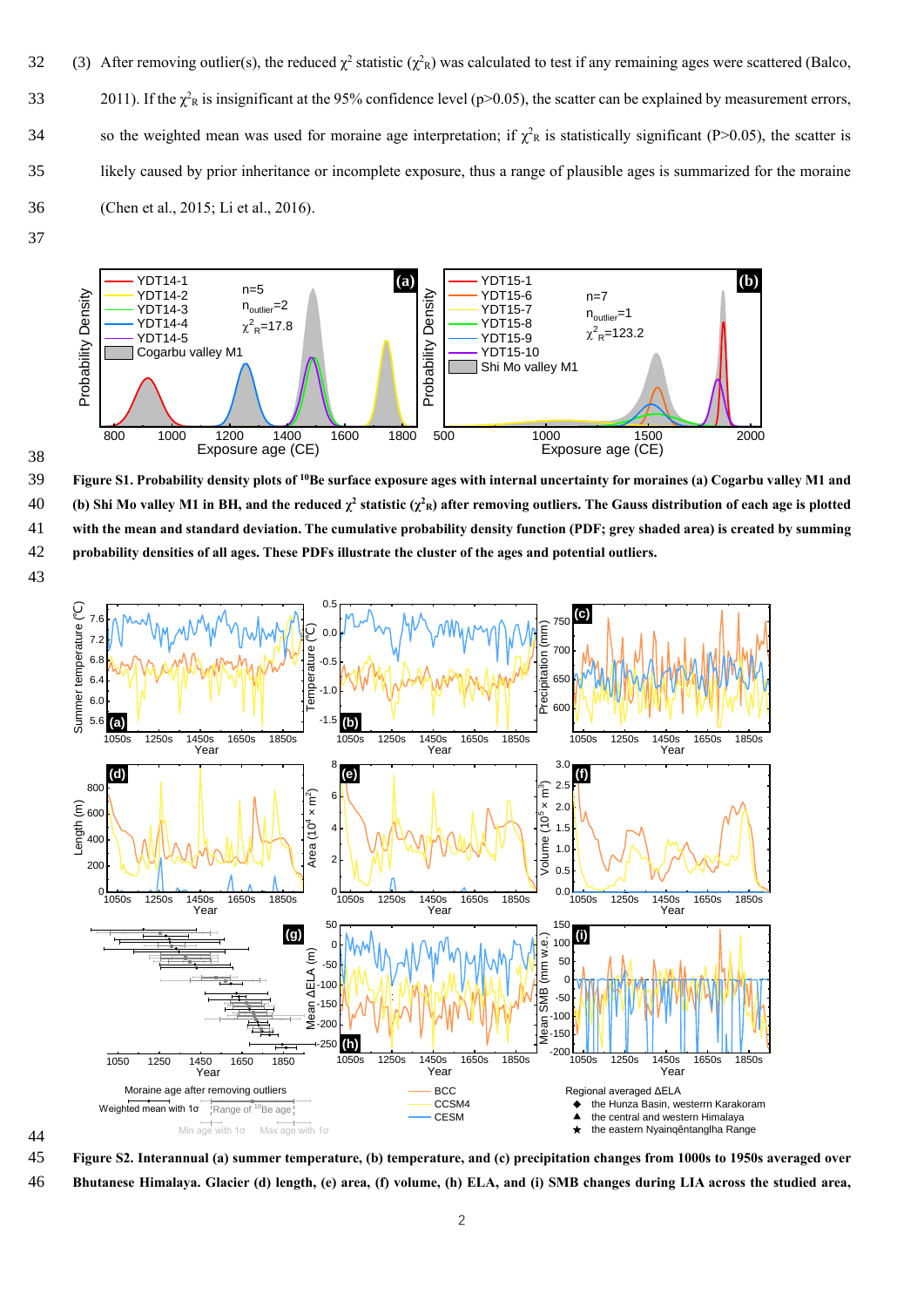- **modelled by OGGM using three separate GCM produces (BCC, CCSM4, and CESM). Each glacier in the OGGM runs has its length,**
- **area, volume, and ELA changes normalized relative to the corresponding averaged parameters during 1950s in the run output.**
- **Besides, the recalculated moraine ages across the monsoon-influenced Himalaya are also shown (g). The regional averaged ΔELAs are illustrated in Figure 2h.**
- 



 **Figure S3. The frequency distribution chart shows the occurrence of the most (a), second most (b), and third most (c) extensive glacial advance of each glacier for the GISS experiment.**



 **Figure S4. The frequency distribution chart shows the occurrence of the most (a), second most (b), and third most (c) extensive glacial advance of each glacier for the IPSL experiment.**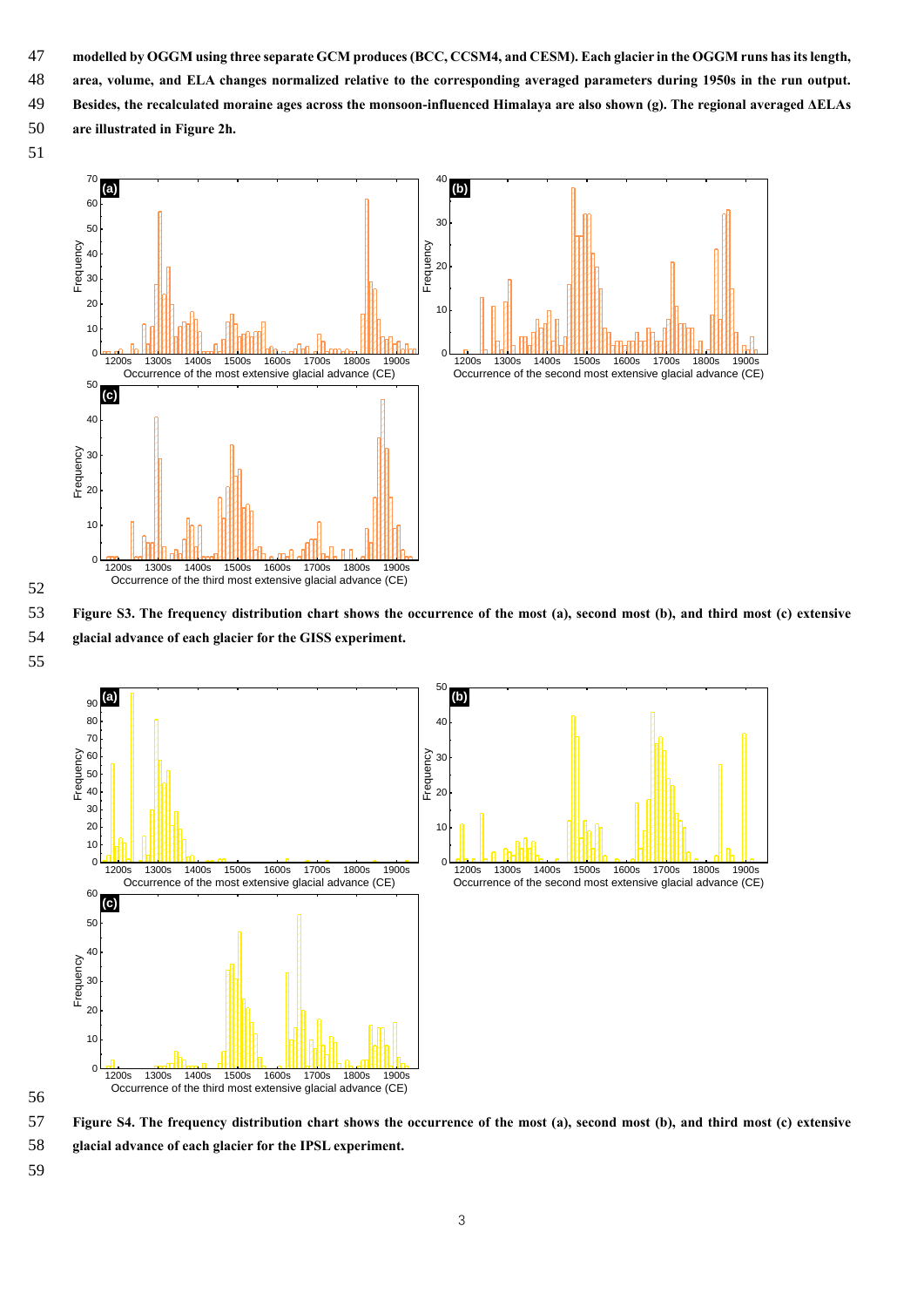

**Figure S5. The frequency distribution chart shows the occurrence of the most (a), second most (b), and third most (c) extensive** 

**glacial advance of each glacier for the MPI experiment.**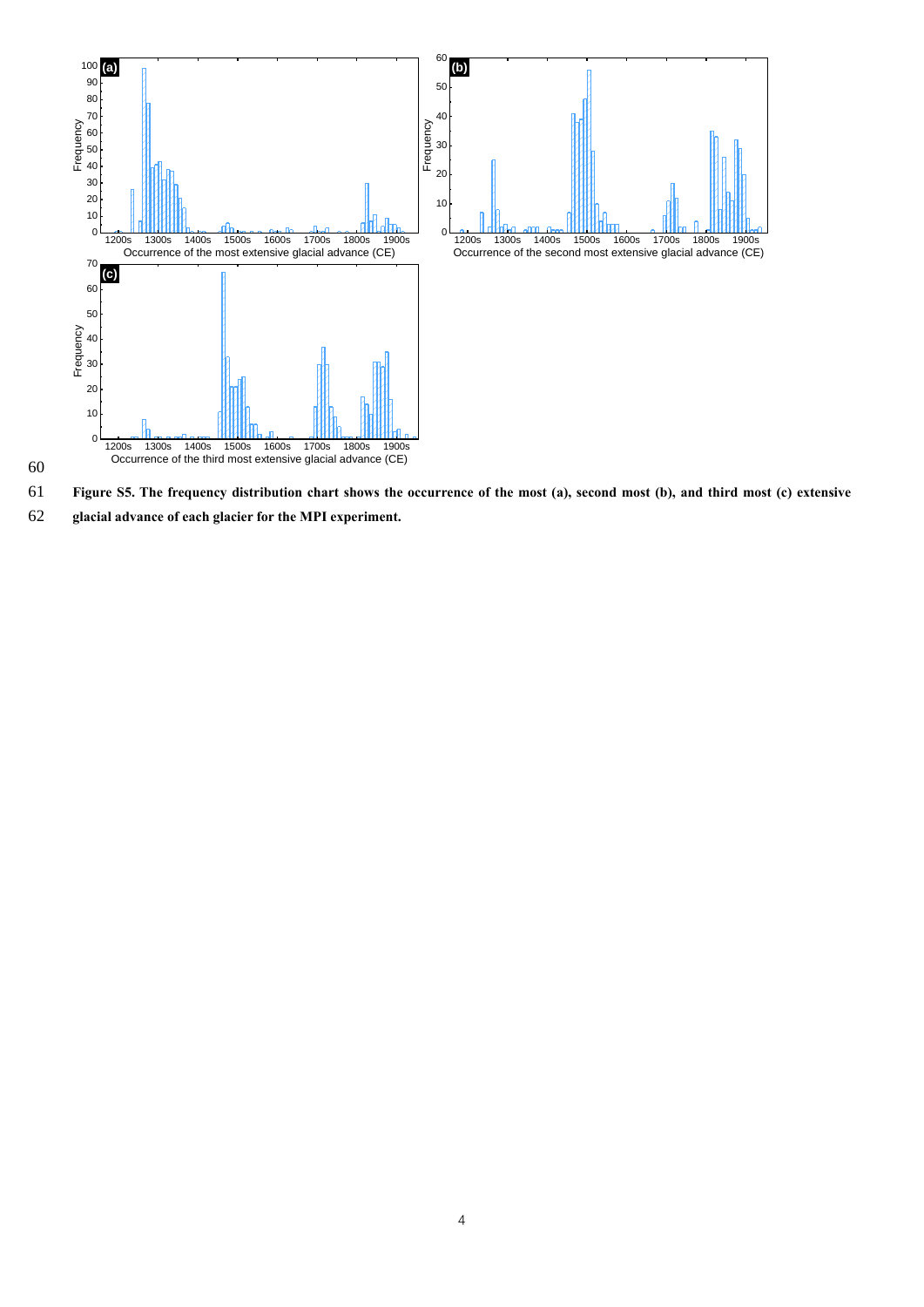**Table S1. Recalculated previously published minimum <sup>10</sup>Be surface exposure ages in the monsoon-influenced Hiamlaya using the CRONUS Earth V3 online calculator with the time-dependent scaling scheme "LSDn".**

| <b>Location and</b><br><b>Source</b> | <b>Moraine</b>               | <b>Sample ID</b>         | Latitude<br>(°) | Longitude<br>$(^\circ)$ | <b>Elevation</b><br>(m) | <b>Thickness</b><br>$(cm)$ | Topographic<br>shielding<br>factor | 10Be<br><b>Concentration</b><br>(atoms/g) | <b>Recalculated</b><br>$10$ Be age (ka) | Moraine age (CE)                 |
|--------------------------------------|------------------------------|--------------------------|-----------------|-------------------------|-------------------------|----------------------------|------------------------------------|-------------------------------------------|-----------------------------------------|----------------------------------|
| <b>Bhutanese</b>                     | M1, Cogarbu                  | $YDT14-1^{(1)}$          | 28.2386         | 89.8913                 | 4955                    |                            | 0.9735                             | $58500 \pm 2300$                          | $1098 \pm 78$                           | $1256 \pm 56 - 1494 \pm$         |
| Himalaya;                            | valley                       | YDT14-2 $(1)$            | 28.2383         | 89.8915                 | 4946                    | $rac{5}{5}$                | 0.9743                             | $12300 \pm 1100$                          | $270 \pm 29$                            | 43                               |
| Peng et al.                          |                              | YDT14-3                  | 28.239          | 89.8911                 | 4947                    | 5                          | 0.9735                             | $24200 \pm 1400$                          | $520 \pm 43$                            |                                  |
| (2019)                               |                              | YDT14-4                  | 28.2397         | 89.8906                 | 4945                    | 4                          | 0.9657                             | $36300 \pm 1600$                          | $758 \pm 56$                            |                                  |
|                                      |                              | YDT14-5                  | 28.2401         | 89.8904                 | 4942                    | 5                          | 0.9657                             | $24500 \pm 1400$                          | $530 \pm 44$                            |                                  |
| <b>Bhutanese</b>                     | M1, Shimo                    | YDT15-1                  | 28.2851         | 89.99504                | 5064                    | 3                          | 0.99                               | $7387 \pm 607$                            | $147 \pm 15$                            | $1077 \pm 228 - 1867$            |
| Himalaya;                            | valley                       | YDT15-4 $(1)$            | 28.2852         | 89.9949                 | 5072                    | 3                          | 0.99                               | $144194 \pm 3240$                         | $2614 \pm 165$                          | ± 15                             |
| Peng et al.                          |                              | YDT15-6                  | 28.2838         | 89.9938                 | 5103                    | $\overline{4}$             | 0.92                               | $22257 \pm 1646$                          | $470 \pm 44$                            |                                  |
| (2020)                               |                              | YDT15-7                  | 28.2837         | 89.99367                | 5104                    | 5                          | 0.92                               | $47302 \pm 11166$                         | $937 \pm 228$                           |                                  |
|                                      |                              | YDT15-8                  | 28.2837         | 89.99375                | 5103                    | 5                          | 0.92                               | $22466 \pm 5240$                          | $478 \pm 115$                           |                                  |
|                                      |                              | YDT15-9                  | 28.2837         | 89.99385                | 5100                    | 5                          | 0.97                               | $24796 \pm 3072$                          | $500 \pm 69$                            |                                  |
|                                      |                              | YDT15-10                 | 28.2833         | 89.99351                | 5107                    | $\overline{\mathcal{A}}$   | 0.98                               | $8768 \pm 1443$                           | $175 \pm 31$                            |                                  |
| Lahul Himalaya;<br>Saha et al.       | $m_{H1a}$ . Hamtah<br>valley | HAMTAH-<br>1405          | 32.2725         | 77.35738                | 4014                    | $\overline{2}$             | 0.9429                             | $8900 \pm 1900$                           | $281 \pm 62$                            | $1200\pm93$ - $1837\pm$<br>32    |
| (2018)                               |                              | HAMTAH-<br>1406          | 32.2722         | 77.3575                 | 4023                    | 1                          | 0.9444                             | $15600 \pm 4100$                          | $463 \pm 125$                           |                                  |
|                                      |                              | HAMTAH-<br>$1408^{(1)}$  | 32.2686         | 77.35847                | 4111                    | 2.5                        | 0.9540                             | $90600 \pm 5500$                          | $2209 \pm 187$                          |                                  |
|                                      |                              | HAMTAH-<br>1410          | 32.2678         | 77.35892                | 4125                    | 2.5                        | 0.9476                             | $6000 \pm 1000$                           | $179 \pm 32$                            |                                  |
|                                      |                              | HAMTAH-<br>1502          | 32.2954         | 77.36555                | 3861.182                | $\overline{2}$             | 0.9233                             | $25700 \pm 2500$                          | $816 \pm 93$                            |                                  |
|                                      | $m_{A1}$ , Lato              | LATO-1415 <sup>(2)</sup> | 33.6822         | 77.59202                | 5366                    | 3                          | 0.9501                             | $133100 \pm 3100$                         | $1603 \pm 102$                          | $1595 \pm 29 - 1746 \pm$         |
|                                      | valley                       | LATO-1416                | 33.6822         | 77.5921                 | 5358                    | $\overline{\mathbf{4}}$    | 0.9501                             | $16600 \pm 1800$                          | $270 \pm 33$                            | 33                               |
|                                      |                              | <b>LATO-1417</b>         | 33.6826         | 77.59203                | 5348                    |                            | 0.9508                             | $27400 \pm 1000$                          | $421 \pm 29$                            |                                  |
|                                      |                              | LATO-1418                | 33.6826         | 77.59207                | 5351                    | $\frac{2}{3}$              | 0.9459                             | $17900 \pm 1400$                          | $290 \pm 28$                            |                                  |
|                                      |                              | LATO-1419 $(2)$          | 33.6827         | 77.592                  | 5339                    | $\overline{3}$             | 0.9517                             | $246600 \pm$<br>18500                     | $3162 \pm 302$                          |                                  |
|                                      | $m_{A2c}$ , Lato<br>valley   | LATO-1409 $(2)$          | 33.6851         | 77.59525                | 5314                    | 3                          | 0.9593                             | $2651000 \pm$<br>56400                    | $26351 \pm$<br>1664                     | $1456 \pm 43$ - $1592 \pm$<br>34 |
|                                      |                              | LATO-1410 $(2)$          | 33.6851         | 77.59531                | 5321                    | 2.5                        | 0.9593                             | $218600 \pm 8700$                         | $2862 \pm 204$                          |                                  |
|                                      |                              | LATO-1411 $(2)$          | 33.6851         | 77.5952                 | 5315                    | $\overline{2}$             | 0.9593                             | $296300 \pm$<br>17800                     | $3861 \pm 325$                          |                                  |
|                                      |                              | LATO-1412                | 33.685          | 77.59566                | 5315                    |                            | 0.9576                             | $27600 \pm 1500$                          | $424 \pm 34$                            |                                  |
|                                      |                              | LATO-1413 $(1)$          | 33.6849         | 77.59573                | 5317                    |                            | 0.9594                             | $57700 \pm 2000$                          | $828 \pm 57$                            |                                  |
|                                      |                              | LATO-1414                | 33.6851         | 77.59538                | 5314                    | $\frac{2}{2}$              | 0.9596                             | $37600 \pm 1800$                          | $560 \pm 43$                            |                                  |
|                                      | m <sub>M1</sub> , Karzok     | $KO-7^{(1)}$             | 32.933          | 78.214                  | 5524                    | 6                          |                                    | $20400 \pm 1400$                          | $306 \pm 28$                            | $1283 \pm 109$                   |
|                                      | valley                       | $KO-8$                   | 32.933          | 78.214                  | 5516                    | 2.5                        |                                    | $59200 \pm 5500$                          | $782 \pm 86$                            |                                  |
|                                      |                              | $KO-9$                   | 32.934          | 78.215                  | 5503                    |                            |                                    | $60000 \pm 2400$                          | $786 \pm 56$                            |                                  |
|                                      |                              | <b>KO10</b>              | 32.934          | 78.215                  | 5503                    |                            |                                    | $47300 \pm 6700$                          | $630 \pm 97$                            |                                  |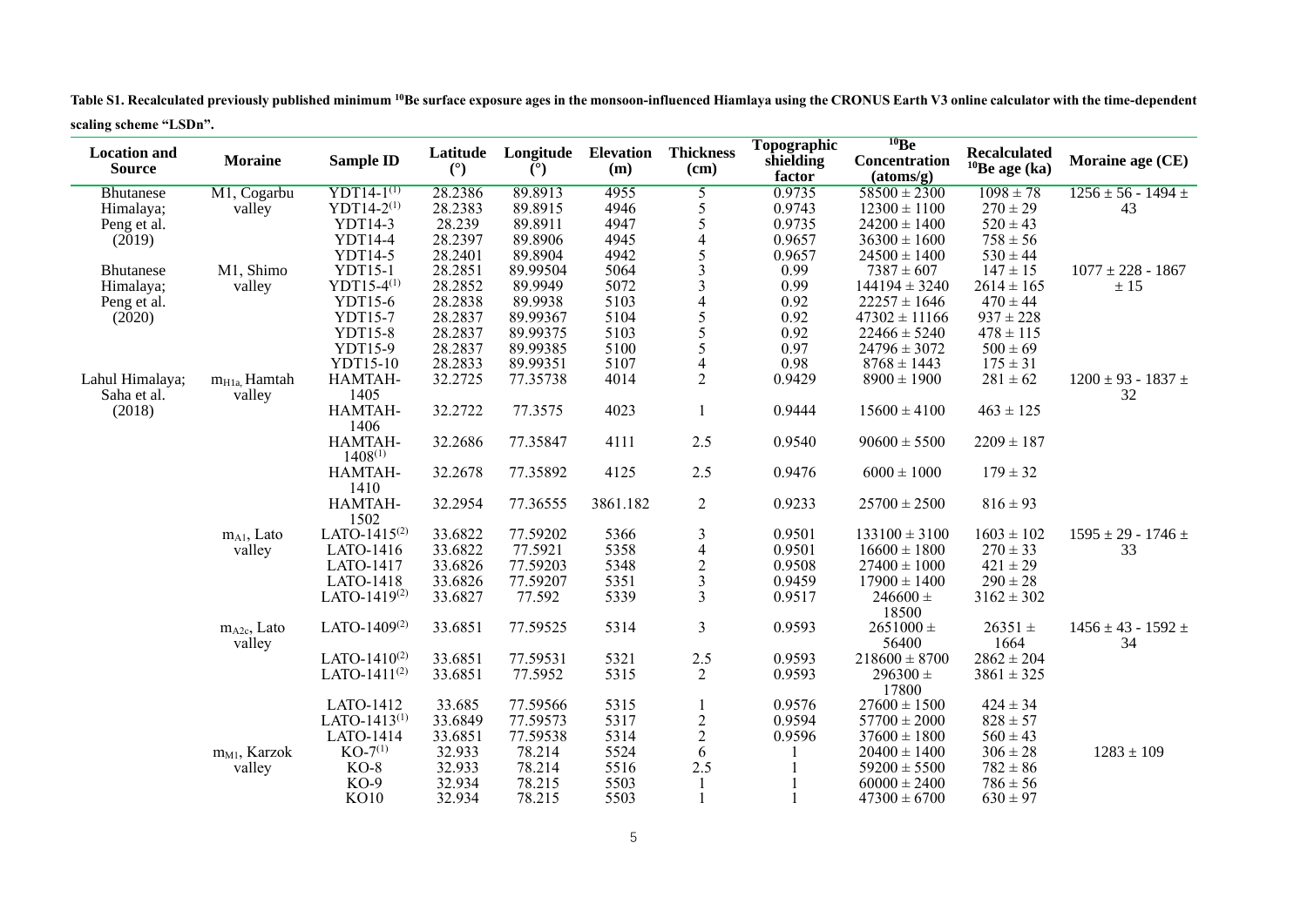| Annapurna;<br>Zech et al.<br>(2009) | Dudh Khola<br>Valley                | DK11                 | 28.627  | 84.467   | 3650 | $\overline{2}$                                    | 0.942  | $3950 \pm 3910$        | $162 \pm 161$       | $1846 \pm 161$                |
|-------------------------------------|-------------------------------------|----------------------|---------|----------|------|---------------------------------------------------|--------|------------------------|---------------------|-------------------------------|
| Lhagoi Kangri                       | M1A, Karola                         | TB-14-33             | 28.9502 | 90.1346  | 4988 | $\frac{3}{5}$                                     | 0.937  | $6960 \pm 3350$        | $150 \pm 73$        | $1864 \pm 51$                 |
| Range;                              | Pass                                | TB-14-34             | 28.9498 | 90.1344  | 4996 |                                                   | 0.94   | $6760 \pm 810$         | $147 \pm 20$        |                               |
| Liu et al. (2017)                   |                                     | TB-14-36 $(1)$       | 28.9492 | 90.1342  | 5012 | $\overline{\mathbf{3}}$                           | 0.936  | $12390 \pm 680$        | $267 \pm 22$        |                               |
|                                     | M1B, Karola                         | TB-14-39             | 28.9493 | 90.1338  | 5017 | 6                                                 | 0.944  | $14270 \pm 870$        | $312 \pm 27$        | $1702 \pm 27 - 1780 \pm 1792$ |
|                                     | Pass                                | TB-14-41             | 28.9508 | 90.134   | 4980 | 3                                                 | 0.952  | $10900 \pm 800$        | $234 \pm 22$        | $22\,$                        |
|                                     |                                     | TB-14-42 $(1)$       | 28.9506 | 90.134   | 4980 | 6                                                 | 0.958  | $19250 \pm 4540$       | $416 \pm 101$       |                               |
| Nepal Himalaya;                     | inner moraine,                      | KTM4                 | 28.21   | 85.56    | 3924 |                                                   | 0.97   | $25000 \pm 8000$       | $741 \pm 241$       | $1302 \pm 242$                |
| Barnard et al.                      | Langtang                            | $KTM5^{(1)}$         | 28.21   | 85.56    | 3922 | $rac{5}{5}$                                       | 0.97   | $44000 \pm 12000$      | $1166 \pm 325$      |                               |
| (2006)                              | Khola Valley                        | KTM6                 | 28.21   | 85.56    | 3923 |                                                   | 0.97   | $22000 \pm 8000$       | $658 \pm 242$       |                               |
|                                     | outer moraine,                      | KTM7                 | 28.21   | 85.57    | 3840 | $\frac{5}{5}$                                     | 0.98   | $27000 \pm 9000$       | $817 \pm 277$       | $1175 \pm 256$                |
|                                     | Langtang                            | KTM8                 | 28.21   | 85.57    | 3838 | 5                                                 | 0.98   | $28000 \pm 8000$       | $845 \pm 246$       |                               |
|                                     | Khola Valley                        | $KTM9^{(1)}$         | 28.21   | 85.57    | 3839 | 5                                                 | 0.98   | $33000 \pm 10000$      | $965 \pm 298$       |                               |
| Garhwal;                            |                                     | KAL7                 | 30.7898 | 78.9522  | 3635 | 3                                                 | 0.911  | $6800 \pm 1200$        | $282 \pm 53$        | $1731 \pm 53$                 |
| Murari et al.<br>(2014)             | $$\rm m_{bd4},$$ Bhillangana<br>and | $KAL9^{(1)}$         | 30.7897 | 78.9523  | 3637 | 3                                                 | 0.911  | $1700 \pm 300$         | $69 \pm 13$         |                               |
|                                     | Dudhganga<br>valleys                |                      |         |          |      |                                                   |        |                        |                     |                               |
|                                     | m <sub>bd3</sub> ,                  | KAL10                | 30.7839 | 78.9511  | 3579 | $\mathfrak{Z}$                                    | 0.937  | $6200 \pm 1200$        | $258 \pm 52$        | $1607 \pm 24 - 1755 \pm 120$  |
|                                     | Bhillangana                         | KAL11                | 30.7838 | 78.9509  | 3576 | 2.5                                               | 0.937  | $7000 \pm 900$         | $291 \pm 41$        | 52                            |
|                                     | and                                 | $KAL12^{(2)}$        | 30.7836 | 78.9507  | 3568 |                                                   | 0.937  | $47300 \pm 2500$       | $1596 \pm 126$      |                               |
|                                     | Dudhganga                           | $KAL13^{(2)}$        | 30.7834 | 78.9504  | 3571 | $\frac{2}{3}$                                     | 0.943  | $69300 \pm 3200$       | $2510 \pm 188$      |                               |
|                                     | valleys                             | KAL14                | 30.7831 | 78.9501  | 3571 | 2.5                                               | 0.938  | $10000 \pm 100$        | $406 \pm 24$        |                               |
|                                     | m <sub>bd2</sub> ,                  | KAL1                 | 30.7778 | 78.9515  | 3641 | 1.5                                               | 0.937  | $9900 \pm 800$         | $386 \pm 39$        | $1597 \pm 56$                 |
|                                     | Bhillangana                         | KAL2                 | 30.7777 | 78.9512  | 3650 | $\boldsymbol{2}$                                  | 0.923  | $11400 \pm 1200$       | $445 \pm 54$        |                               |
|                                     | and                                 | $KAL3^{(2)}$         | 30.7782 | 78.9506  | 3646 | 1.5                                               | 0.935  | $2500 \pm 300$         | $98 \pm 13$         |                               |
|                                     | Dudhganga                           | $KAL4^{(2)}$         | 30.7782 | 78.9504  | 3657 |                                                   | 0.923  | $500 \pm 200$          | $19 \pm 8$          |                               |
|                                     | valleys                             | KAL5 <sup>(2)</sup>  | 30.7782 | 78.9533  | 3644 | $\frac{1.5}{5}$<br>$\frac{2}{2}$<br>$\frac{2}{2}$ | 0.929  | $2300 \pm 300$         | $94 \pm 13$         |                               |
|                                     | $m_{bd1}$                           | KAL18                | 30.7565 | 78.9629  | 4132 |                                                   | 0.949  | $8600 \pm 1200$        | $263 \pm 40$        | $1727 \pm 46$                 |
|                                     | Bhillangana                         | KAL19                | 30.7585 | 78.9627  | 4182 |                                                   | 0.937  | $10700 \pm 800$        | $322 \pm 31$        |                               |
|                                     | and                                 | KAL20 <sup>(2)</sup> | 30.7567 | 78.9628  | 4115 |                                                   | 0.94   | $36400 \pm 3000$       | $999 \pm 101$       |                               |
|                                     | Dudhganga                           | KAL21                | 30.7567 | 78.9653  | 4108 |                                                   | 0.939  | $8700 \pm 1200$        | $272 \pm 41$        |                               |
|                                     | valleys                             |                      |         |          |      |                                                   |        |                        |                     |                               |
|                                     | $m_{k2}$ , Kedarnath                | KAL35                | 30.7448 | 79.6503  | 3841 | $\overline{4}$                                    | 0.953  | $18100 \pm 4100$       | $614 \pm 144$       | $1399 \pm 144 - 1735$         |
|                                     |                                     | KAL36                | 30.7454 | 79.0652  | 3853 | 5                                                 | 0.95   | $8000 \pm 900$         | $289 \pm 37$        | ± 32                          |
|                                     |                                     | KAL37                | 30.7462 | 79.0655  | 3884 | $\overline{3}$                                    | 0.959  | $722000 \pm$<br>222000 | $17750 \pm$<br>5582 |                               |
|                                     |                                     | KAL38                | 30.7473 | 79.0661  | 3909 | $\mathfrak{H}$                                    | 0.959  | $8000 \pm 800$         | $278 \pm 32$        |                               |
|                                     |                                     | KAL39 <sup>(2)</sup> | 30.7478 | 79.0662  | 3915 | 2.5                                               | 0.096  | $12200 \pm 2200$       | $3286 \pm 624$      |                               |
| central Gangdise                    | M2, Lopu                            | 13GDS5-1             | 29.8182 | 84.6951  | 5499 | 2.3                                               | 0.9987 | $16841 \pm 5336$       | $272 \pm 88$        | $1749 \pm 52$                 |
| Mountains;                          | Kangri Area                         | 13GDS5-2             | 29.8183 | 84.69497 | 5502 | 2.3                                               | 0.9987 | $15443 \pm 1656$       | $249 \pm 30$        |                               |
| Zhang et al.                        |                                     | 13GDS5-3             | 29.8184 | 84.69493 | 5499 | 1.6                                               | 0.9987 | $15852 \pm 1738$       | $254 \pm 32$        |                               |
| (2018a)                             |                                     | 13GDS5-4             | 29.8184 | 84.69494 | 5499 | 2.3                                               | 0.9987 | $16802 \pm 2471$       | $271 \pm 43$        |                               |
|                                     |                                     | 13GDS5-5             | 29.8184 | 84.69492 | 5499 | 2.1                                               | 0.9987 | $17103 \pm 2123$       | $276 \pm 38$        |                               |
|                                     |                                     | $14GDS1-1^{(1)}$     | 29.8199 | 84.69476 | 5487 | 2.7                                               | 0.9991 | $24815 \pm 1263$       | $396 \pm 31$        | $1636 \pm 33$                 |
|                                     |                                     |                      |         |          |      |                                                   |        |                        |                     |                               |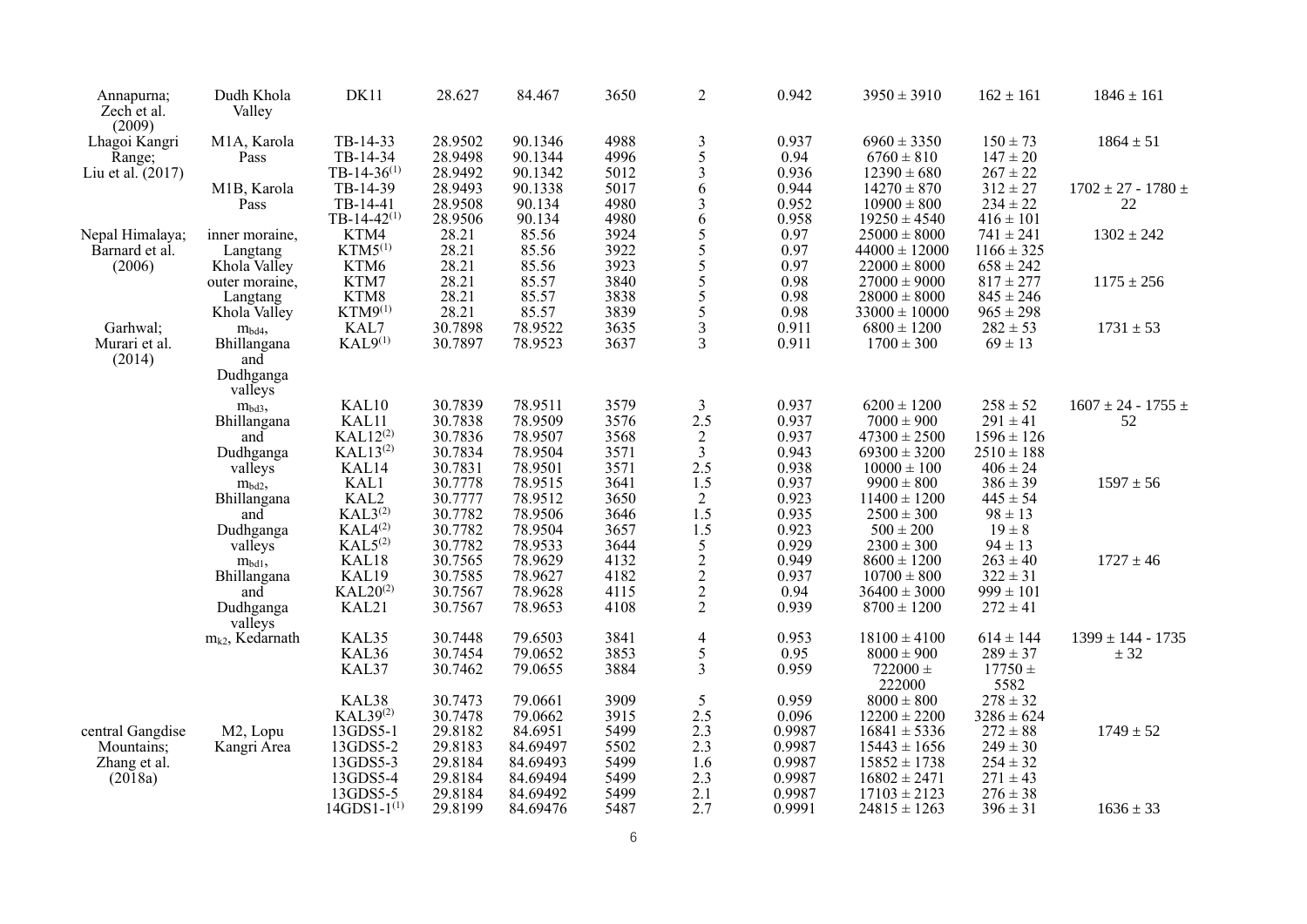|                   | M3, Lopu       | 14GDS1-2                   | 29.8197 | 84.69494 | 5487 | 1.8                                              | 0.9991 | $24372 \pm 1496$  | $387 \pm 33$   |                               |
|-------------------|----------------|----------------------------|---------|----------|------|--------------------------------------------------|--------|-------------------|----------------|-------------------------------|
|                   | Kangri Area    | $14GDS1-3^{(1)}$           | 29.8197 | 84.69493 | 5490 | 2.1                                              | 0.9991 | $22040 \pm 1462$  | $353 \pm 31$   |                               |
|                   |                | 14GDS1-4                   | 29.8197 | 84.69496 | 5489 | $2.3\,$                                          | 0.9991 | $23087 \pm 1329$  | $369 \pm 30$   |                               |
|                   | M4, Lopu       | 13GDS6-1                   | 29.8185 | 84.69688 | 5497 | 2.2                                              | 0.9992 | $17083 \pm 5786$  | $276 \pm 95$   | $1638 \pm 148$                |
|                   | Kangri Area    | 13GDS6-2                   | 29.8185 | 84.69686 | 5495 |                                                  | 0.9992 | $29569 \pm 9646$  | $464 \pm 154$  |                               |
|                   |                | $13GDS6-3^{(1)}$           | 29.8185 | 84.69686 | 5495 | $\begin{smallmatrix} 2.3 \\ 2 \end{smallmatrix}$ | 0.9992 | $83279 \pm 11788$ | $1109 \pm 170$ |                               |
|                   |                | 13GDS6-4                   | 29.8186 | 84.6968  | 5495 | $\sqrt{2}$                                       | 0.9992 | $24311 \pm 7756$  | $386 \pm 125$  |                               |
|                   |                | 13GDS7-1                   | 29.8191 | 84.69875 | 5507 | 1.9                                              | 0.9995 |                   | $393 \pm 105$  | $1687 \pm 117$                |
|                   | M5, Lopu       | 13GDS7-2                   | 29.8195 | 84.69881 | 5504 |                                                  | 0.9996 | $24986 \pm 6518$  | $253 \pm 118$  |                               |
|                   | Kangri Area    |                            |         |          |      | 2.1                                              |        | $15735 \pm 7287$  |                |                               |
|                   |                | 13GDS7-3                   | 29.8195 | 84.69893 | 5507 | 1.6                                              | 0.9996 | $18660 \pm 7520$  | $298 \pm 121$  |                               |
|                   |                | 13GDS7-4                   | 29.8195 | 84.69896 | 5508 | $\begin{array}{c} 2 \\ 2 \\ 4 \end{array}$       | 0.9996 | $22186 \pm 5085$  | $352 \pm 83$   |                               |
|                   |                | $13$ GDS7-5 <sup>(1)</sup> | 29.8196 | 84.69889 | 5508 |                                                  | 0.9996 | $44702 \pm 9611$  | $677 \pm 151$  |                               |
| Himalaya;         | T7, Mount      | Ron-51                     | 28.13   | 86.853   | 5216 |                                                  | 0.97   | $11000 \pm 8000$  | $214 \pm 156$  | $1627 \pm 44 - 1794 \pm$      |
| Owen et al.       | Everest        | $Ron-53$                   | 28.129  | 86.854   | 5213 |                                                  | 0.97   | $20000 \pm 2000$  | $381 \pm 44$   | 156                           |
| (2009)            |                | $Ron-55^{(1)}$             | 28.13   | 86.856   | 5225 |                                                  | 0.97   | $39000 \pm 3000$  | $716 \pm 69$   |                               |
| Gurla Mandhata;   | M10, Muguru    | Na48                       | 30.463  | 81.217   | 5508 | $\begin{array}{c} 2 \\ 2 \\ 2 \\ 1 \end{array}$  | 0.946  | $29000 \pm 4100$  | $465 \pm 71$   | $1544 \pm 71 - 1885 \pm$      |
| Owen et al.       | Valley         | Na49 <sup>(2)</sup>        | 30.463  | 81.217   | 5506 |                                                  | 0.946  | $229900 \pm 6500$ | $3178 \pm 208$ | 45                            |
| (2010)            |                | Na50                       | 30.463  | 81.217   | 5509 |                                                  | 0.946  | $7500 \pm 2700$   | $124 \pm 45$   |                               |
|                   |                | $Na52^{(2)}$               | 30.464  | 81.217   | 5514 |                                                  | 0.952  | $280900 \pm 6900$ | $3932 \pm 252$ |                               |
|                   |                | Na53                       | 30.464  | 81.216   | 5509 |                                                  | 0.955  | $17800 \pm 1200$  | $294 \pm 26$   |                               |
| West Himalaya;    | Pangong        | Pang- $24^{(1)}$           | 33.888  | 78.425   | 5375 | $\frac{2}{2}$<br>$\frac{2}{5}$<br>5              |        | $14824 \pm 6621$  | $229 \pm 103$  | $1347 \pm 222$                |
| Dortch et al.     | Cirque,        | Pang- $25^{(1)}$           | 33.888  | 78.425   | 5375 |                                                  | 1      | $162492 \pm$      | $1885 \pm 451$ |                               |
| (2013)            | Ladakh, Nn     |                            |         |          |      |                                                  |        | 37623             |                |                               |
|                   | India          | Pang-26                    | 33.888  | 78.425   | 5368 | $\sqrt{5}$                                       |        | $49909 \pm 8581$  | $698 \pm 127$  |                               |
|                   |                | Pang-27                    | 33.888  | 78.425   | 5371 | 5                                                | 1      | $57723 \pm 19329$ | $793 \pm 270$  |                               |
|                   |                | Pang- $28^{(1)}$           | 33.888  | 78.426   | 5363 | 5                                                | 1      | $163049 \pm$      | $1902 \pm 295$ |                               |
|                   |                |                            |         |          |      |                                                  |        | 23407             |                |                               |
|                   |                |                            | 33.888  | 78.426   | 5360 |                                                  |        | $35547 \pm 9858$  | $509 \pm 144$  |                               |
|                   |                | Pang-29                    |         |          |      | 4                                                | 1      |                   |                |                               |
| Northwestern      | TG3, Nun-Kun   | NK <sub>29</sub>           | 34.06   | 75.92    | 3679 | 2.5                                              | 0.96   | $15631 \pm 513.7$ | $513 \pm 35$   | $1295 \pm 70 - 1499 \pm 1499$ |
| India;            | massif         | <b>NK-30</b>               | 34.05   | 75.92    | 3720 | $\overline{4}$                                   | 0.96   | $22600 \pm$       | $717 \pm 70$   | 35                            |
| Lee et al. (2014) |                |                            |         |          |      |                                                  |        | 1764.7            |                |                               |
| Garhwal;          | Jaundhar       | DS6-057                    | 31.142  | 78.454   | 3636 | $\mathfrak{Z}$                                   | 0.95   | $13695 \pm 538$   | $515 \pm 37$   | $1012 \pm 66 - 1494 \pm 100$  |
| Scherler et al.   | Glacier, Tons  | DS6-058                    | 31.142  | 78.453   | 3623 | $\overline{3}$                                   | 0.94   | $28171 \pm 821$   | $997 \pm 66$   | 37                            |
| (2010)            | Valley         |                            |         |          |      |                                                  |        |                   |                |                               |
|                   | Bandarpunch    | DS6-032                    | 31.072  | 78.499   | 4071 | $\frac{3}{2}$ 5 5 5 5                            | 0.95   | $12086 \pm 551$   | $374 \pm 28$   | $1635 \pm 28 - 1770 \pm 163$  |
|                   | Glacier        | DS6-033                    | 31.072  | 78.498   | 4046 |                                                  | 0.97   | $7688 \pm 873$    | $239 \pm 31$   | 31                            |
| Garhwal           | m4, Gori       | NDL <sub>2</sub>           | 30.45   | 80.12    | 3534 |                                                  | 0.97   | $14000 \pm 5000$  | $492 \pm 178$  | $1299 \pm 266$                |
| Himalaya;         | Ganga Valley   | NDL4                       | 30.45   | 80.12    | 3522 |                                                  | 0.96   | $27000 \pm 4000$  | $915 \pm 146$  |                               |
| Barnard et al.    | M3, Gori       | NDL9                       | 30.45   | 80.13    | 3505 |                                                  | 0.97   | $7000 \pm 5000$   | $261 \pm 187$  | $1624 \pm 151$                |
| (2004a)           | Ganga Valley   | NDL10                      | 30.45   | 80.13    | 3510 | 5                                                | 0.98   | $13000 \pm 2000$  | $461 \pm 76$   |                               |
| Garhwal           | Gangotri       | <b>BH29</b>                | 30.945  | 79.061   | 3973 | $rac{5}{5}$                                      | 0.97   | $31241 \pm 8369$  | $821 \pm 225$  | $1333 \pm 348$                |
| Himalaya;         | glacial stage, | <b>BH30</b>                | 30.945  | 79.062   | 3956 |                                                  | 0.97   | $15261 \pm 6683$  | $427 \pm 189$  |                               |
| Barnard et al.    | Upper          | <b>BH31</b>                | 30.945  | 79.062   | 3973 | 5                                                | 0.97   | $11177 \pm 6842$  | $319 \pm 196$  |                               |
| (2004b)           | Bhagirathi     | <b>BH32</b>                | 30.945  | 79.062   | 3956 | 5                                                | 0.97   | $43712 \pm 7013$  | $1065 \pm 182$ |                               |
|                   | Valley         |                            |         |          |      |                                                  |        |                   |                |                               |
| Annapurna         | E moraine      | $NP222^{(1)}$              | 28.635  | 84.042   | 4000 |                                                  | 0.91   | $43480 \pm 6510$  | $1141 \pm 184$ | $1424 \pm 170$                |
| Range;            | crest,         | <b>NP223</b>               | 28.635  | 84.042   | 3813 | $\frac{2}{2}$                                    | 0.912  | $23060 \pm 3620$  | $743 \pm 125$  |                               |
|                   |                |                            |         |          |      |                                                  |        |                   |                |                               |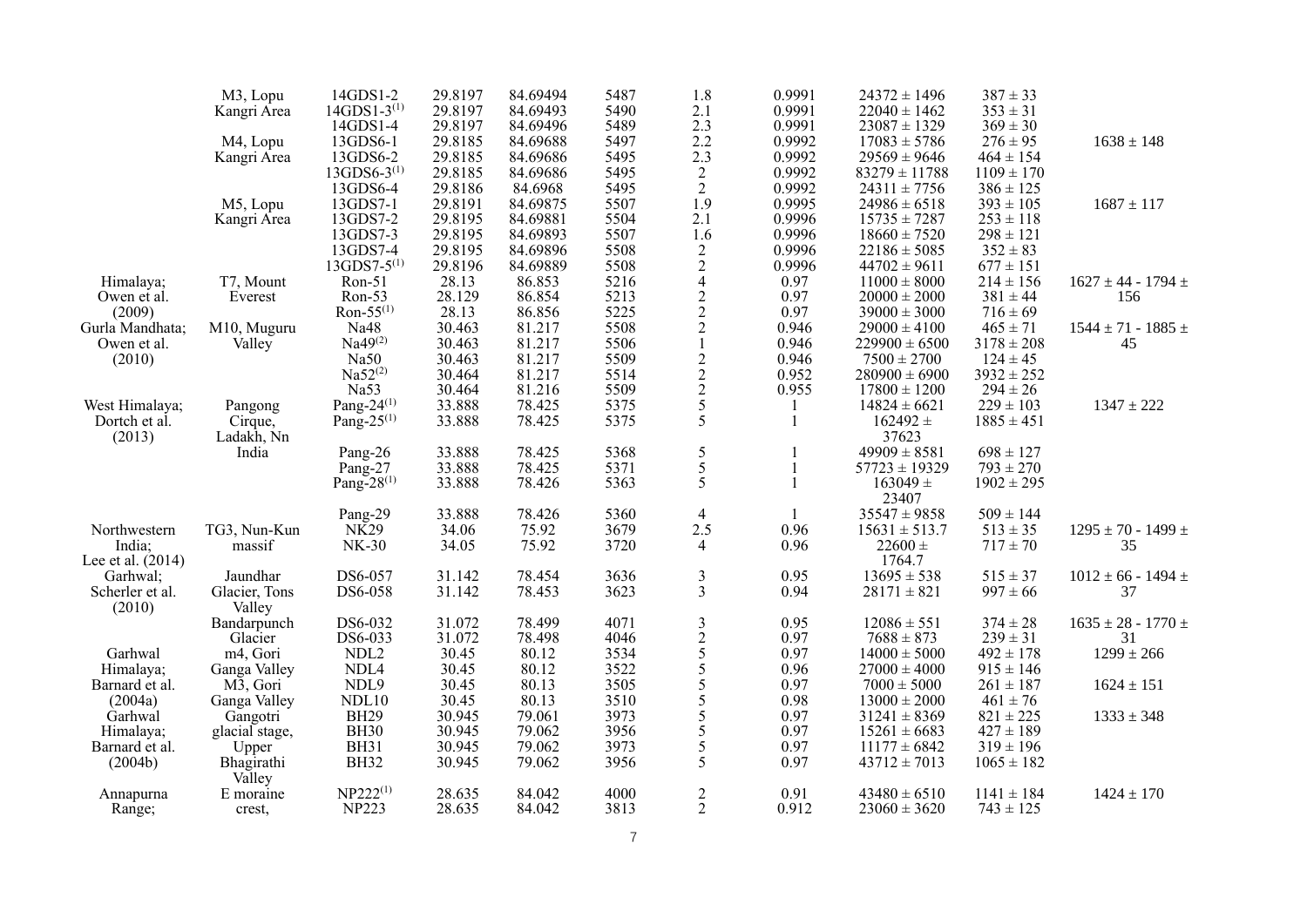| Heimsath &      | Milarepa's           | <b>NP233</b>        | 28.635  | 84.042  | 4275 |     | 0.907 | $15090 \pm 3380$ | $401 \pm 93$  |                          |
|-----------------|----------------------|---------------------|---------|---------|------|-----|-------|------------------|---------------|--------------------------|
| McGlynn (2008)  | Glacier              | <b>NP234</b>        | 28.635  | 84.042  | 4216 |     |       | $24830 \pm 1990$ | $601 \pm 60$  |                          |
|                 |                      | $NP235^{(1)}$       | 28.635  | 84.042  | 4157 |     | 0.91  | $43480 \pm 6510$ | $210 \pm 22$  |                          |
|                 | W moraine            | NP212               | 28.641  | 84.044  | 3844 |     |       | $26460 \pm 1620$ | $763 \pm 65$  | $1243 \pm 65 - 1372 \pm$ |
|                 | crest,               | $NP213^{(1)}$       | 28.641  | 84.044  | 3797 |     | 0.935 | $7042 \pm 1780$  | $234 \pm 61$  | -58                      |
|                 | Milarepa's           | <b>NP214</b>        | 28.641  | 84.044  | 3669 |     |       | $19810 \pm 1400$ | $634 \pm 58$  |                          |
|                 | Glacier              |                     |         |         |      |     |       |                  |               |                          |
| Nun Kun massif; | $M_{P1}$ , Parkachik | PAR <sub>1601</sub> | 34.0835 | 75.9998 | 3700 |     | 0.968 | $5600 \pm 600$   | $192 \pm 23$  | $1784 \pm 43$            |
| Saha et al.     | valley               | $PAR1602^{(1)}$     | 34.0844 | 76.0001 | 3687 |     | 0.973 | $3300 \pm 800$   | $114 \pm 28$  |                          |
| (2019)          |                      | PAR <sub>1603</sub> | 34.0846 | 76.0002 | 3678 | 3.5 | 0.974 | $7100 \pm 500$   | $247 \pm 23$  |                          |
|                 |                      | PAR <sub>1606</sub> | 34.085  | 76.0004 | 3667 |     | 0.969 | $7400 \pm 1200$  | $257 \pm 44$  |                          |
| Lahul massif;   | $M_{k2}$ , Kulti     | S <sub>9</sub>      | 32.4233 | 77.3067 | 3676 |     | 0.917 | $12700 \pm 4600$ | $468 \pm 172$ | $1432 \pm 175$           |
| Saha et al.     | valley               | S <sub>10</sub>     | 32.4233 | 77.3067 | 3678 |     | 0.913 | $19500 \pm 1900$ | $699 \pm 80$  |                          |
| (2019)          |                      |                     |         |         |      |     |       |                  |               |                          |

Notes: (1) mean the potential outlier defined by Peirce's criterion;

(2) mean the potential outlier removed according to original published.

## **Table S2. Climate model simulations used to drive OGGM.**

| <b>Name</b>         | <b>Institution</b>                         | <b>Resolution (lat <math>\times</math> lon)</b> | Reference                   | Time (CE) |
|---------------------|--------------------------------------------|-------------------------------------------------|-----------------------------|-----------|
| CCSM4               | National Center for Atmospheric Research   | $192 \times 288$                                | Gent et al. (2011)          | 850-2006  |
| CESM1               | National Center for Atmospheric Research   | $96 \times 144$                                 | Otto-Bliesner et al. (2016) | 850-2005  |
| $GISS-E2-R$         | NASA Goddard Institute for Space Studies   | $90 \times 144$                                 | Schmidt et al. (2014)       | 850-2005  |
| <b>IPSL-CM5A-LR</b> | Institut Pierre-Simon- Laplace             | $96 \times 96$                                  | Dufresne et al. (2013)      | 850-2006  |
| MPI-ESM-P           | Max Planck Institute for Meteorology       | $96 \times 192$                                 | Stevens et al. (2013)       | 850-2005  |
| BCC-CSM1-1          | Beijing Climate Center,                    | $64 \times 128$                                 | Wu et al. (2014)            | 850-2000  |
|                     | China Meteorological Administration        |                                                 |                             |           |
| CRU TS4.01          | Climatic Research Unit gridded Time Series | $360 \times 720$                                | Harris et al. $(2020)$      | 1901-2018 |

**Table S3. Table shows the occurrence of each substage during LIA. Meanwhile, the maximum of the modelled glacier length, area, and volume changes during each substage are also shown in this table. Data is displayed for GISS, IPSL, MPI for all modelled glacier in BH.**

| Event               |       | LIA-4 |               |       | LIA-3 |            |       | LIA-2       |       |       | LIA-1       |       |
|---------------------|-------|-------|---------------|-------|-------|------------|-------|-------------|-------|-------|-------------|-------|
|                     | GISS  | IPSL  | MPI           | GISS  | IPSL  | <b>MPI</b> | GISS  | <b>IPSL</b> | MPI   | GISS  | <b>IPSL</b> | MPI   |
| Age (CE)            | 1400s | 1330s | 1270s         | 1520s | 520s  | 1470s      | 1710s | 1700s       | 1700s | 1880s | 1900s       | 1820s |
| $\Delta$ Length (%) | 72.9  | 97.6  | 1777<br>11/./ | 61.4  | 73.3  | 76.6       | 37.9  | 79.0        | 61.7  | 55.6  | 56.4        | 70.9  |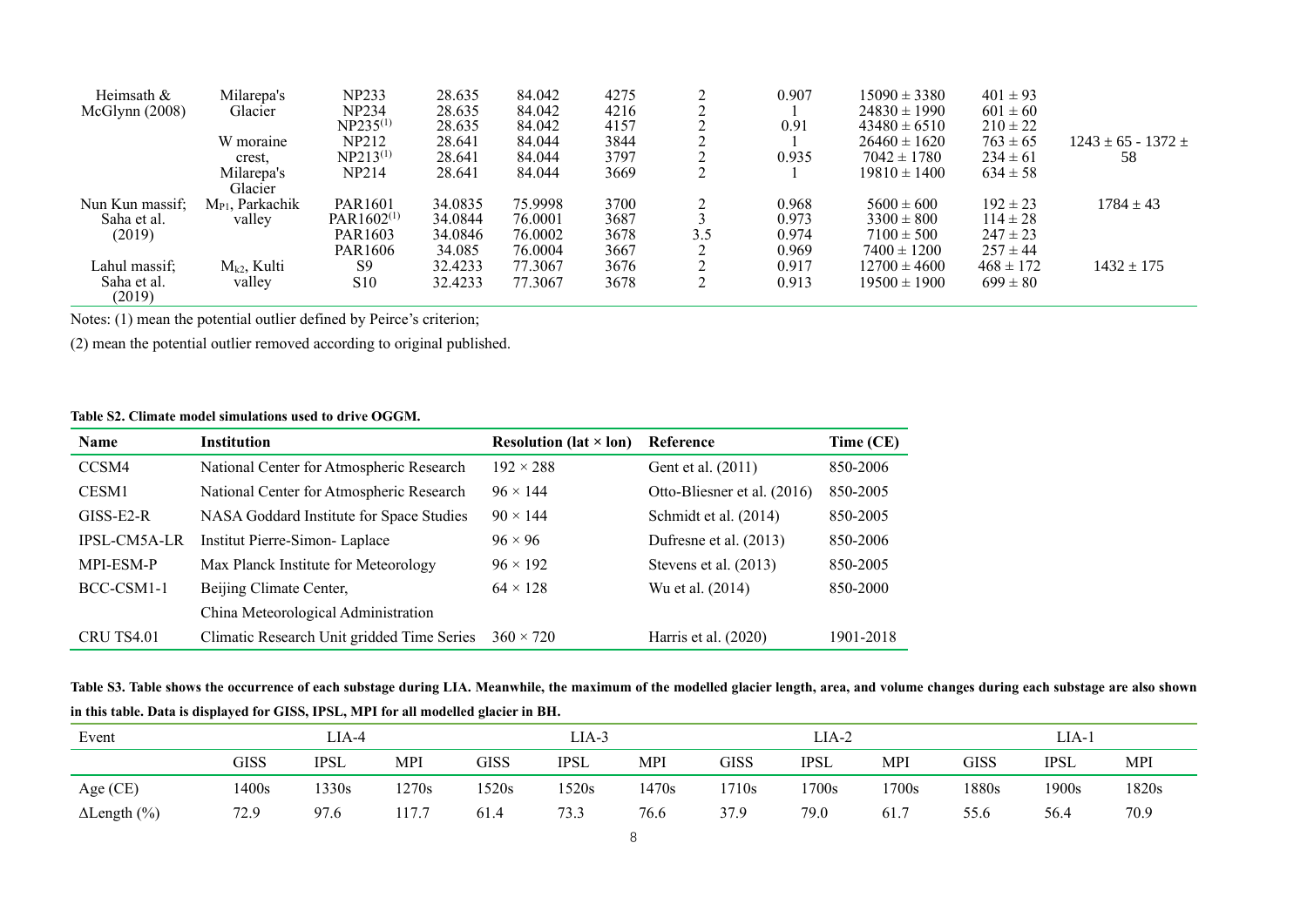| $\Delta$ Area (%)   | 175.0 | 221.9 | 106.8 | 154.9       | 163.2 | 100.8       | 127.8 | 178.4 | 96.0  | 141.5 | 128.9 | 109.6 |
|---------------------|-------|-------|-------|-------------|-------|-------------|-------|-------|-------|-------|-------|-------|
| $\Delta$ Volume (%) | 465.7 | 589.7 | 467.0 | 416.8 412.5 |       | 568.4 354.7 |       | 435.7 | 567.5 | 395.5 | 342.2 | 648.8 |

## **References**

Balco. G.: Contributions and unrealized potential contributions of cosmogenic-nuclide exposure dating to glacier chronology, 1990-2010, *Quaternary. Sci. Rev.*, *30*, 3-27, [https://doi.org/10.1016/j.quascirev.2010.11.003,](https://doi.org/10.1016/j.quascirev.2010.11.003) 2011.

Balco, G., Stone, J.O., Lifton, N.A., and Dunai, T.J.: A complete and easily accessible means of calculating surface exposure ages or erosion rates from <sup>10</sup>Be and 26Al measurements, *Quat. Geochronol.*, *3*, 174-195[, https://doi.org/10.1016/j.quageo.2007.12.001,](https://doi.org/10.1016/j.quageo.2007.12.001) 2008.

Barnard, P.L., Owen, L.A., & Finkel, R.C.: Style and timing of glacial and paraglacial sedimentation in a monsoon-influenced high Himalayan environment, the upper Bhagirathi Valley, Garhwal Himalaya, *Sediment. Geol.*, *165*, 199-221, [https://doi.org/10.1016/j.sedgeo.2003.11.009,](https://doi.org/10.1016/j.sedgeo.2003.11.009) 2004a.

Barnard, P.L., Owen, L.A., Finkel, R.C., and Asahi, K.: Landscape response to deglaciation in a high relief, monsoon-influenced alpine environment, Langtang Himal, Nepal, *Quaternary. Sci. Rev.*, *25*, 2162-2176[, https://doi.org/10.1016/j.quascirev.2006.02.002,](https://doi.org/10.1016/j.quascirev.2006.02.002) 2006.

Barnard, P.L., Owen, L.A., Sharma, M.C., and Finkel, R.C.: Late Quaternary (Holocene) landscape evolution of a monsoon-influenced high Himalayan valley, Gori Ganga, Nanda Devi, NE Garhwal, *Geomorphology*, *61*, 91-110, [https://doi.org/10.1016/j.geomorph.2003.12.002,](https://doi.org/10.1016/j.geomorph.2003.12.002) 2004b.

Chen, Y., Li, Y., Wang, Y., Zhang, M., Cui, Z., Yi, C., and Liu, G.: Late Quaternary glacial history of the Karlik Range, easternmost Tian Shan, derived from <sup>10</sup>Be surface exposure and optically stimulated luminescence datings, *Quaternary. Sci. Rev.*, *115*, 17-27, [http://dx.doi.org/10.1016/j.quascirev.2015.02.010,](http://dx.doi.org/10.1016/j.quascirev.2015.02.010) 2015.

Dortch, J.M., Owen, L.A., and Caffee, M.W.: Timing and climatic drivers for glaciation across semi-arid western Himalayan-Tibetan orogen, *Quaternary. Sci. Rev.*, *78*, 188-208, [http://dx.doi.org/10.1016/j.quascirev.2013.07.025,](http://dx.doi.org/10.1016/j.quascirev.2013.07.025) 2013.

Dufresne, J. L., Foujols, M., Denvil, S., Caubel, A., Marti, O., Aumont, O., Balkanski, Y., Bekki, S., Bellenger, H., Benshila, R., Bony, S., Bopp, L., Braconnot, P., Brockmann, P., Cadule, P., Cheruy, F., Codron, F., Cozic, A., Cugnet, D., de Noblet, N., Duvel, J. P., Ethé, C., Fairhead, L., Fichefet, T., Flavoni, S., Friedlingstein, P., Grandpeix, J. Y., Guez, L., Guilyardi, E., Hauglustaine, D., Hourdin, F., Idelkadi, A., Ghattas, J., Joussaume, S., Kageyama, M., Krinner, G., Labetoulle, S., Lahellec, A., Lefebvre, M. P., Lefevre, F., Levy, C.,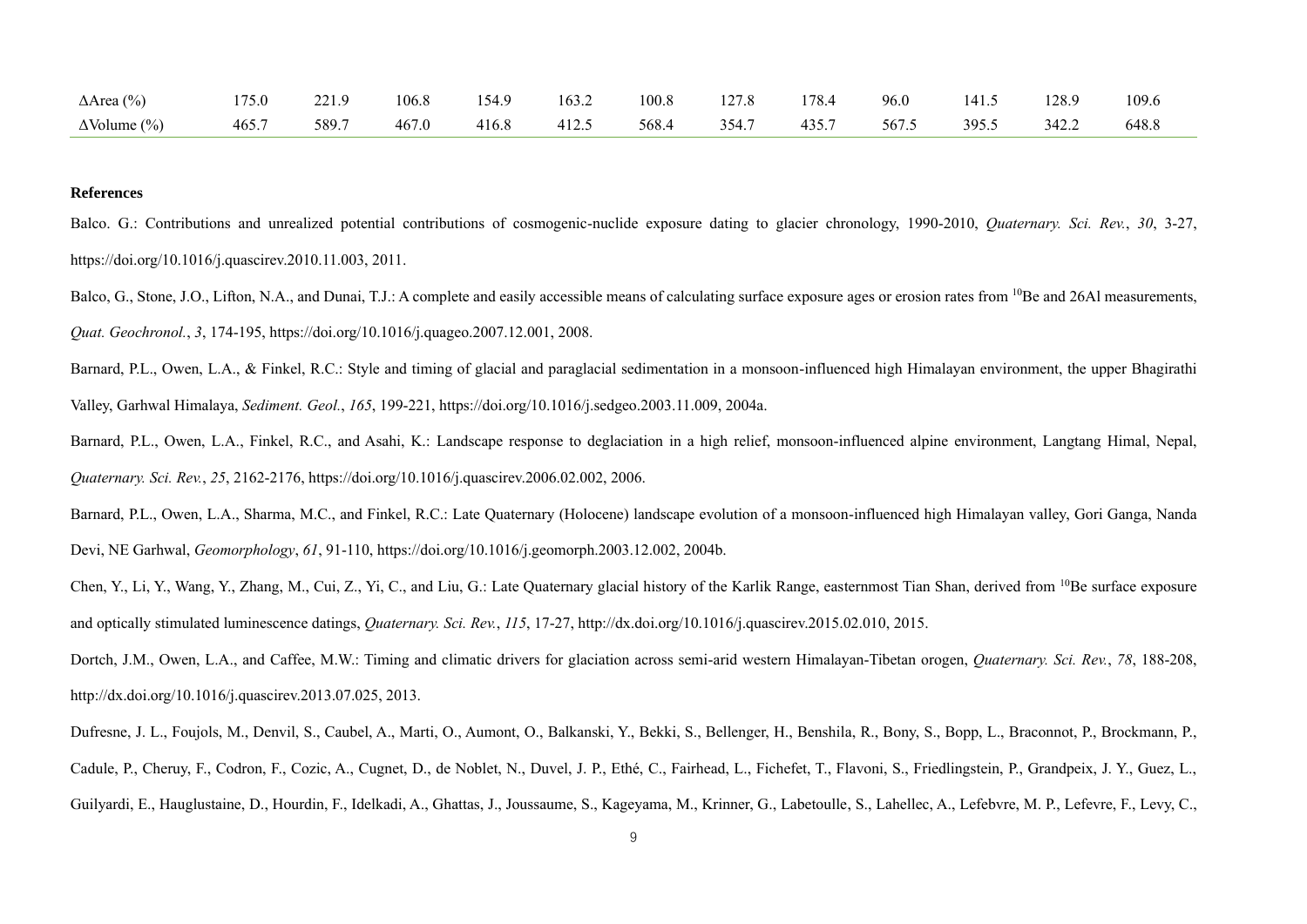Li, Z. X., Lloyd, J., Lott, F., Madec, G., Mancip, M., Marchand, M., Masson, S., Meurdesoif, Y., Mignot, J., Musat, I., Parouty, S., Polcher, J., Rio, C., Schulz, M., Swingedouw, D., Szopa, S., Talandier, C., Terray, P., Viovy, N., and Vuichard, N.: Climate change projections using the IPSL-CM5 Earth System Model: From CMIP3 to CMIP5, Clim. Dyn., 40, 2123– 2165, [https://doi.org/10.1007/s00382-012-1636-1,](https://doi.org/10.1007/s00382-012-1636-1) 2013.

Gent, P. R., Danabasoglu, G., Donner, L. J., Holland, M. M., Hunke, E. C., Jayne, S. R., Lawrence, D. M., Neale, R. B., Rasch, P. J., Vertenstein, M., Worley, P. H., Yang, Z.-L., and Zhang, M.: The Community Climate System Model Version 4, J. Clim., 24, 4973–4991, https://doi.org/10.1175/2011JCLI4083.1, 2011.

Harris, I., Jones, P., Osborn, T., and Lister, D.: Updated high-resolution grids of monthly climatic observations-the CRU TS3.10 Dataset, *International J. Climate.*, *34*, 623–642, [https://doi.org/10.1002/joc.3711,](https://doi.org/10.1002/joc.3711) 2014.

Heimsath, A.M., and McGlynn, R.: Quantifying periglacial erosion in the Nepal high Himalaya, *Geomorphology*, *97*, 5-23, [https://doi.org/10.1016/j.geomorph.2007.02.046,](https://doi.org/10.1016/j.geomorph.2007.02.046) 2008. Heyman, J., Stroeven, A.P., Harbor, J.M., and Caffee, M.W.: Too young or too old: Evaluating cosmogenic exposure dating based on an analysis of compiled boulder exposure ages, *Earth. Planet. Sc. Lett.*, *302*, 71-80, [https://doi.org/10.1016/j.epsl.2010.11.040,](https://doi.org/10.1016/j.epsl.2010.11.040) 2011.

Lee, S. Y., Seong, Y. B., Owen, L. A., Murari, M. K., Lim, H. S., Yoon, H. I. and Yoo, K.-C.: Late Quaternary glaciation in the Nun-Kun massif, northwestern India, *Boreas*, *43*, 67– 89, [https://doi.org/10.1111/bor.12022,](https://doi.org/10.1111/bor.12022) 2014.

Li, Y., Li, Y., Harbor, J., Liu, G., Yi, C., and Caffee, M.W.: Cosmogenic 10Be constraints on Little Ice Age glacial advances in the eastern Tian Shan, China, *Quaternary. Sci. Rev.*, *138*, 105-118, [http://dx.doi.org/10.1016/j.quascirev.2016.02.023,](http://dx.doi.org/10.1016/j.quascirev.2016.02.023) 2016.

Lifton, N., Sato, T., and Dunai, T.J.: Scaling in situ cosmogenic nuclide production rates using analytical approximations to atmospheric cosmic-ray fluxes, *Earth. Planet. Sc. Lett.*, *386*, 149-160[, http://dx.doi.org/10.1016/j.epsl.2013.10.052,](http://dx.doi.org/10.1016/j.epsl.2013.10.052) 2014.

Liu, J., Yi, C., Li, Y., Bi, W., Zhang, Q., and Hu, G.: Glacial fluctuations around the Karola Pass, eastern Lhagoi Kangri Range, since the Last Glacial Maximum, *J. Quaternary. Sci*, *32*(4), 516-527, [https://doi.org/10.1002/jqs.2946,](https://doi.org/10.1002/jqs.2946) 2017.

Murari, M.K., Owen, L.A., Dortch, J.M., Caffee, M.W., Dietsch, C., Fuchs, M., Haneberg, W.C., Sharma, M.C., and Townsend-Small, A.: Timing and climatic drivers for glaciation across monsoon-influenced regions of the HimalayaneTibetan orogen, *Quaternary Science Review*, *88*, 159-182, [http://dx.doi.org/10.1016/j.quascirev.2014.01.013,](http://dx.doi.org/10.1016/j.quascirev.2014.01.013) 2014.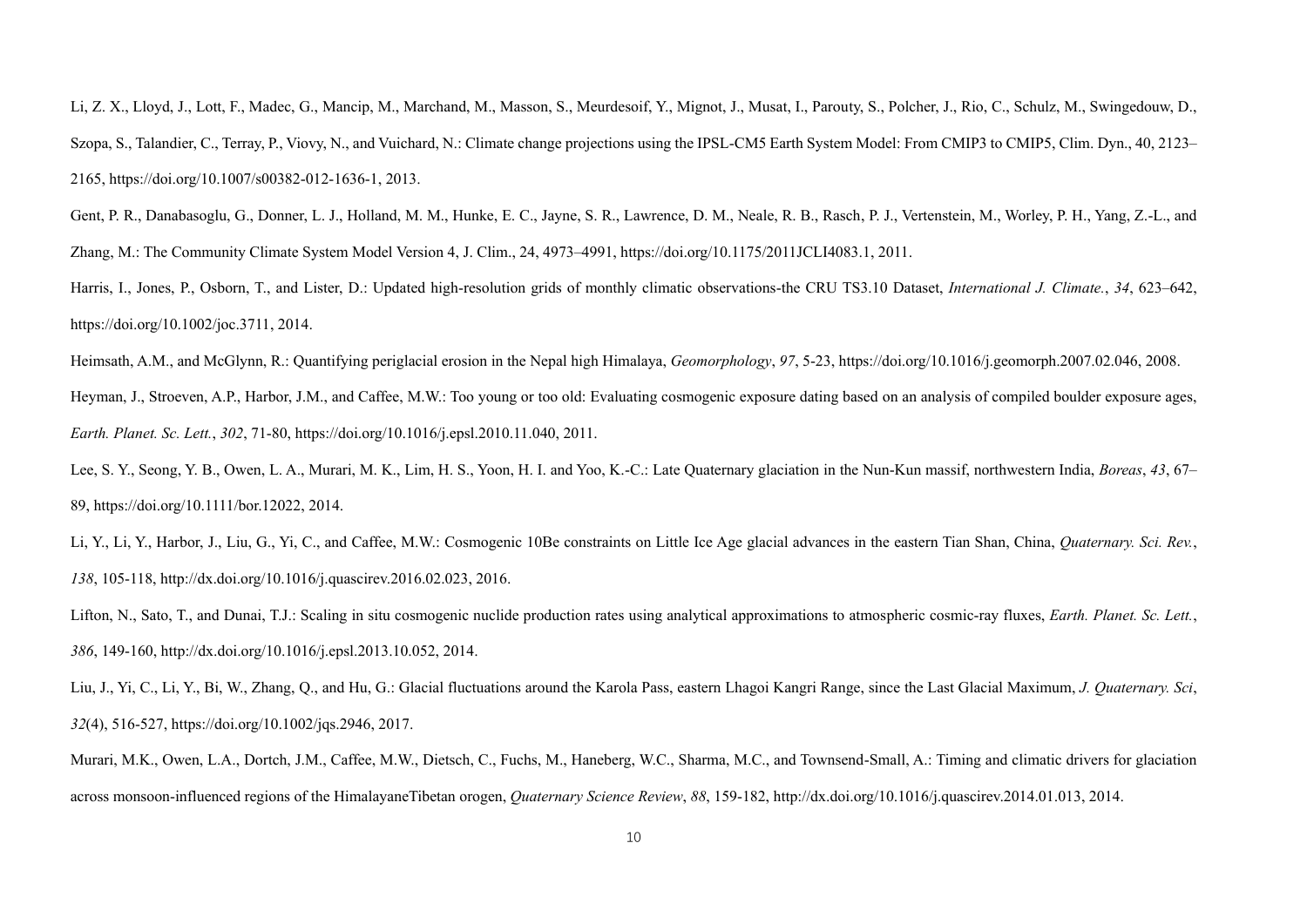Otto-Bliesner, B. L., Brady, E. C., Fasullo, J., Jahn, A., Landrum, L., Stevenson, S., Rosenbloom, N., Mai, A., and Strand, G.: Climate variability and change since 850 C.E. An ensemble approach with the Community Earth System Model (CESM), *B. Am. Meteorol. Soc.*, *97*, 735–754, [https://doi.org/10.1175/BAMS-D-14-00233.1,](https://doi.org/10.1175/BAMS-D-14-00233.1) 2016. Owen, L.A., and Dortch, J.M.: Nature and timing of Quaternary glaciation in the Himalayan-Tibetan orogen, *Quaternary. Sci. Rev.*, *88*, 14-54,

[http://dx.doi.org/10.1016/j.quascirev.2013.11.016,](http://dx.doi.org/10.1016/j.quascirev.2013.11.016) 2014.

Owen, L.A., Robinson, R., Benn, D.I., Finkel, R.C., Davis, N.K., Yi, C., Putkonen, J., Li, D., and Murray, A.S.: Quaternary glaciation of Mount Everest, *Quaternary. Sci. Rev.*, *28*, 1412-1433[, https://doi.org/10.1016/j.quascirev.2009.02.010,](https://doi.org/10.1016/j.quascirev.2009.02.010) 2009.

Owen, L.A., Yi, C., Finkel, R.C., and Davis, N.K.: Quaternary glaciation of Gurla Mandhata (Naimon'anyi). *Quaternary. Sci. Rev.*, *29*, 1817-1830, [https://doi.org/10.1016/j.quascirev.2010.03.017,](https://doi.org/10.1016/j.quascirev.2010.03.017) 2010.

Peirce, B.: Criterion for the rejection of doubtful observations, *Astron. J.*, *2*(45), 161-163[, https://doi.org/10.1086/100259,](https://doi.org/10.1086/100259) 1852.

Peng, X., Chen Y., Liu, G., Liu, B., Li, Y., Liu, Q., Han, Y., Yang, W., and Cui, Z.: Late Quaternary glaciations in the Cogarbu valley, Bhutanese Himalaya, *J. Quaternary. Sci*, *34*(1), 40-50[, http://dx.doi.org/10.1002/jqs.3079,](http://dx.doi.org/10.1002/jqs.3079) 2019.

Peng, X., Chen, Y., Li, Y., Liu, B., Liu, Q., Yang, W., Liu, G.: Late Holocene glacier fluctuations in the Bhutanese Himalaya, *Global. Planet. Change.*, *187*, 103137, [https://doi.org/10.1016/j.gloplacha.2020.103137,](https://doi.org/10.1016/j.gloplacha.2020.103137) 2020.

Ross, S.M.: Peirce's criterion for the elimination of suspect experimental data, *J. Eng. Technol-Us.*, *20*, 38-41, 2003.

Saha, S., Owen, L.A., Orr, E.N., and Caffee, M.W.: Timing and nature of Holocene glacier advances at the northwestern end of the Himalayan-Tibetan orogen, *Quaternary. Sci. Rev.*, *187*, 177-202[, https://doi.org/10.1016/j.quascirev.2018.03.009,](https://doi.org/10.1016/j.quascirev.2018.03.009) 2018.

Saha, S., Owen, L.A., Orr, E.N., and Caffee, M.W.: High-frequency Holocene glacier fluctuations in the Himalayan-Tibetan orogen, *Quaternary. Sci. Rev.*, *220*, 372-400, [https://doi.org/10.1016/j.quascirev.2019.07.021,](https://doi.org/10.1016/j.quascirev.2019.07.021) 2019.

Scherler, D., Bookhagen, B., Strecker, M.R., Blanckenburg, F., and Rood, D.: Timing and extent of late Quaternary glaciation in the western Himalaya constrained by 10Be moraine dating in Garhwal, India, *Quaternary. Sci. Rev.*, *29*, 815-831[, https://doi.org/10.1016/j.quascirev.2009.11.031,](https://doi.org/10.1016/j.quascirev.2009.11.031) 2010.